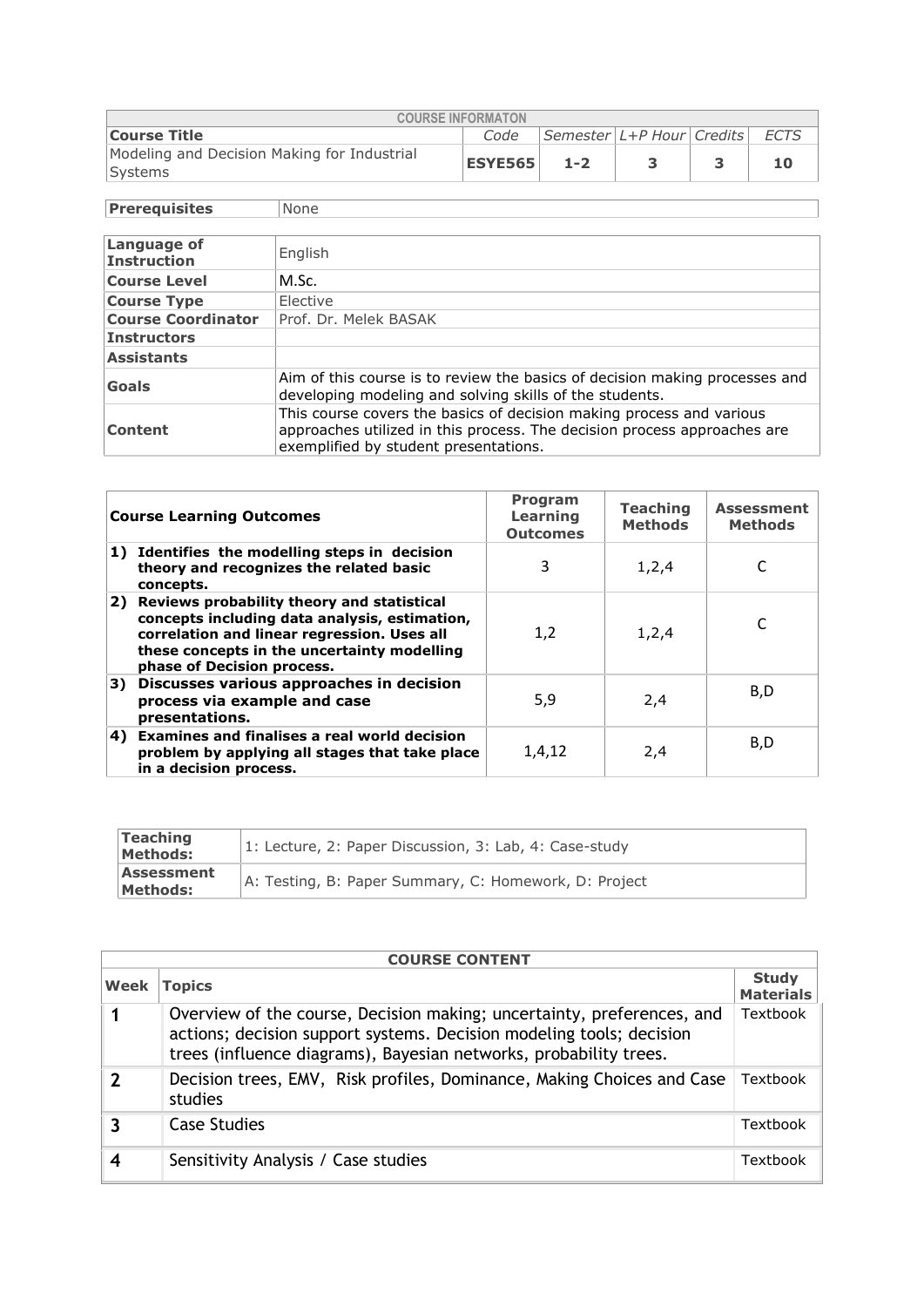| 5              | <b>Modeling Uncertainty</b>                        | <b>Textbook</b>     |
|----------------|----------------------------------------------------|---------------------|
| 6              | Modeling Uncertainty: Case studies and discussions | Textbook            |
| $\overline{7}$ | Presentations                                      | Paper<br>discussion |
| 8              | Presentations                                      | Paper<br>discussion |
| 9              | Presentations                                      | Paper<br>discussion |
| 10             | Presentations                                      | Paper<br>discussion |
| 11             | Presentations                                      | Paper<br>discussion |
| 12             | Presentations                                      | Paper<br>discussion |
| 13             | Presentations                                      | Paper<br>discussion |
| 14             | <b>Discussions</b>                                 |                     |

| <b>RECOMMENDED SOURCES</b>  |                                                                                                  |                            |  |  |
|-----------------------------|--------------------------------------------------------------------------------------------------|----------------------------|--|--|
| Textbook                    | Making Hard Decisions<br>South - Western Cengage Learning<br>Academic Press. ISBN 0-495-01508-3. | by R.T. Clemen & T. Reilly |  |  |
| <b>Additional Resources</b> | Research papers                                                                                  |                            |  |  |

|                  | <b>MATERIAL SHARING</b> |
|------------------|-------------------------|
| <b>Documents</b> |                         |
| Assignments      |                         |
| <b>Exams</b>     |                         |

| <b>ASSESSMENT</b>                                  |              |    |     |  |  |
|----------------------------------------------------|--------------|----|-----|--|--|
| <b>IN-TERM STUDIES NUMBER</b><br><b>PERCENTAGE</b> |              |    |     |  |  |
| Assignments                                        |              |    | 201 |  |  |
| Presentation                                       |              |    | 801 |  |  |
| Attendance is required                             |              | 14 |     |  |  |
|                                                    | <b>Total</b> |    | 100 |  |  |

| <b>COURSE CATEGORY</b> | Expertise/Field Courses |
|------------------------|-------------------------|